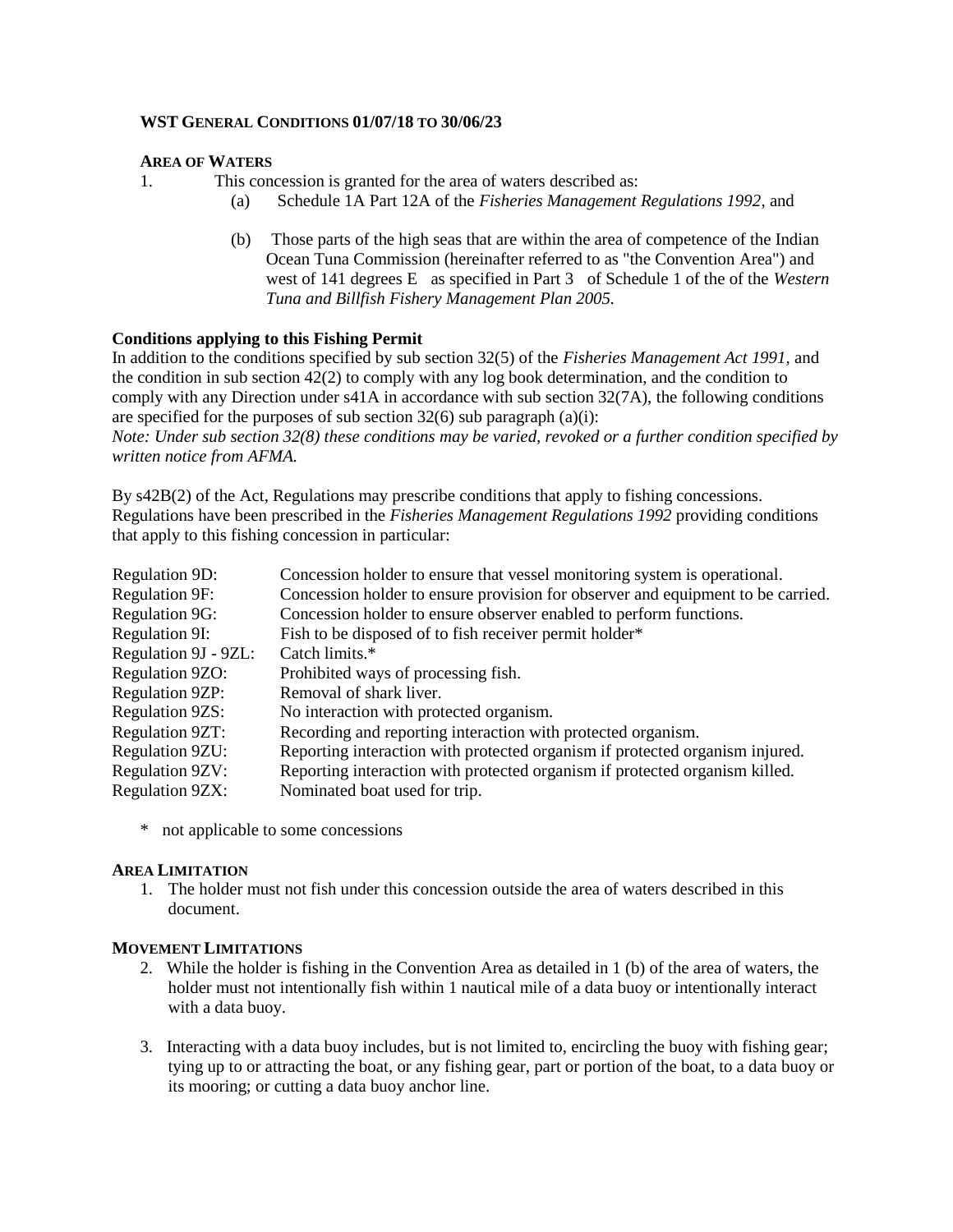- 4. If the holder unintentionally comes into contact with a data buoy while fishing they must remove any entangled fishing gear with as little damage to the data buoy as possible.
- 5. The holder must report any data buoys observed to be damaged to AFMA. The report must be sent by fax (+612 6225 5440) or email monitoring@afma.gov.au and include:
	- (a) The date of observation;
	- (b) The buoy location; and
	- (c) Any discernable identifying information contained on the data buoy.

*Note: Data buoys are defined as floating devices, either drifting or anchored, that are deployed by governmental or recognised scientific organisations or entities for the purpose of collecting and measuring environmental data, and not for the purposes of fishing activities.* 

## **APPLICABLE BOAT**

- 6. The holder must not use a boat to fish on the high seas unless:
	- (a) The boat nominated to this concession is legibly marked with the international radio call sign of the boat;
	- (b) The boat nominated to this concession has the call sign shown:
		- i. a) by white characters on a black background; or
			- b) by black characters on a white background; or
			- c) by black characters on a background of international safety yellow;
		- ii. the characters are in Roman capital letters, or Arabic numerals, without ornamentation; and
		- iii. where the boat is less than 20 metres long the characters:
			- a) are at least 50 centimetres high; and
			- b) consist of strokes at least 6.25 centimetres wide;
		- iv. where the boat is at least 20 metres long, the characters:
			- a) are at least 1 metre high; and
			- b) consist of strokes at least 12.5 centimetres wide
	- (c) Prior to entering and while in the Convention Area continually reports its position via satellite to the IOTC Secretariat;
	- (d) Prior to unloading in a foreign port, the holder must seek approval from AFMA to unload any fish in that foreign port. The approval may be sought by contacting AFMA Licensing by fax on (02) 6225 5426 or by email to licensing@afma.gov.au;

(e) At least 48 hours prior to entering a foreign port for the purposes of unloading, provide AFMA with the following information via email to

VMSreporting@afma.gov.au or fax (02) 6225 5440:

- i. the name and international distinguishing symbol of the boat;
- ii. the proposed foreign port or ports of unloading;
- iii. the estimated time and date the boat will arrive at that foreign port; and
- iv. quantities of all species on board the boat.
- (f) The holder complies with the following:
	- i. ensure all fishing gear remains stowed and secured when transiting any other country's EEZ;
	- ii. where the boat has entered any foreign fishing jurisdiction from the high seas for the intention of mooring in port, the boat must travel to port by the most direct route possible, unless approval for fishing within that jurisdiction has been obtained from that country in respect of the boat;
	- iii. where the boat leaves any foreign port, the boat must travel directly to the high seas by the most direct route possible unless approval for fishing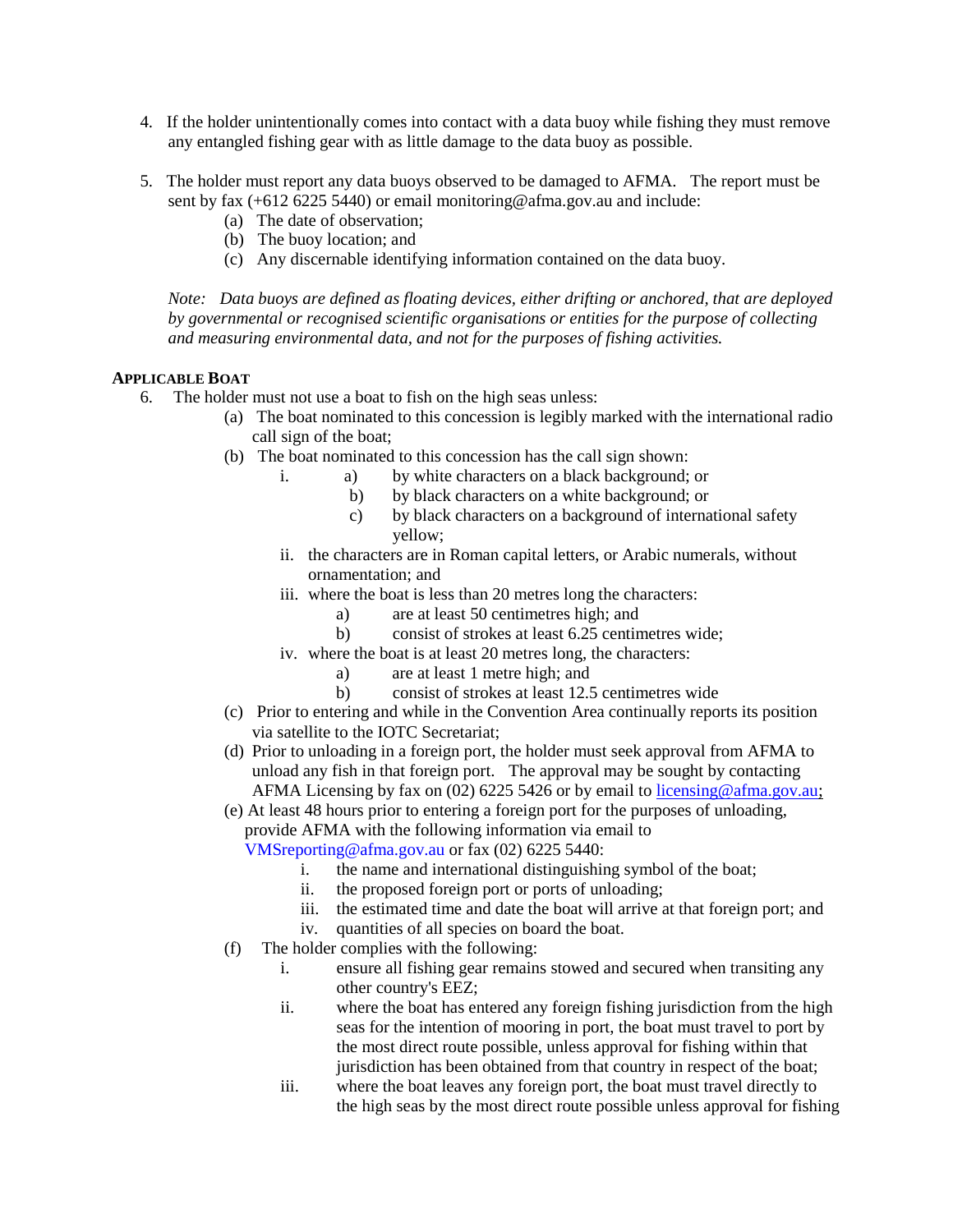within that jurisdiction has been obtained from that country in respect of the boat;

- iv. not to partake in fishing activity within any foreign fishing jurisdiction during a trip unless approval for fishing within that jurisdiction has been obtained from that country in respect of the boat;
- v. not to partake in any unloading activity within any foreign port unless an approval for unloading within that foreign port has been obtained from that country in respect of the boat; and
- vi. co-operates with inspections by foreign fisheries officer authorised by other signatories to the United Nations Stocks Agreement. Failure to comply with an authorised officer's direction may result in this concession being suspended.

#### **TRANSHIPPING LIMITATIONS**

- 7. Unless authorised by AFMA, the holder must not carry any fish on board the nominated boat taken by another boat.
- 8. Unless authorised by AFMA, the holder must not tranship skipjack tuna (*Katsuwonus pelamis*) to another boat.

#### **GEAR LIMITATIONS**

- 9. This concession authorises the use of the following gear only: (a) Gear detailed in Attachment A.
- 10. If the holder is fishing north of the parallel of latitude 20 degrees South by purse seine method, they must not deploy or fish around a fish aggregating device;

*Note: 'Fish Aggregating Device' or 'FAD' means an object or group of objects, of any size, that has or has not been deployed, that is living or non-living, including but not limited to buoys, floats, netting, webbing, plastics, bamboo, logs and whale sharks floating on or near the surface of the water that fish may associate with. This does not include equipment authorised by this concession.*

- 11. The holder:
	- (a) must not use aircrafts and/or unmanned aerial vehicles as fishing aids.

(b) will ensure that the nominated boat shall not deploy at sea, at any one time, more than 350 drifting Fish Aggregating Devices (FADs) with activated instrumented buoys. An instrumented buoy is defined as a buoy with a clearly marked reference number allowing its identification and equipped with a satellite tracking system to monitor its position. The buoy shall be activated exclusively on board the vessel.

#### **SPECIES LIMITATIONS**

- 12. This concession authorises fishing for the following species only:
	- (a) Skipjack tuna (*Katsuwonus pelamis*);
	- (b) Longtail Tuna (*Thunnus tonggol*)
	- (c) Albacore tuna (*Thunnus alalunga*); and
	- (d) Northern pacific bluefin tuna (*Thunnus orientalis*);
- 13. The holder must not take: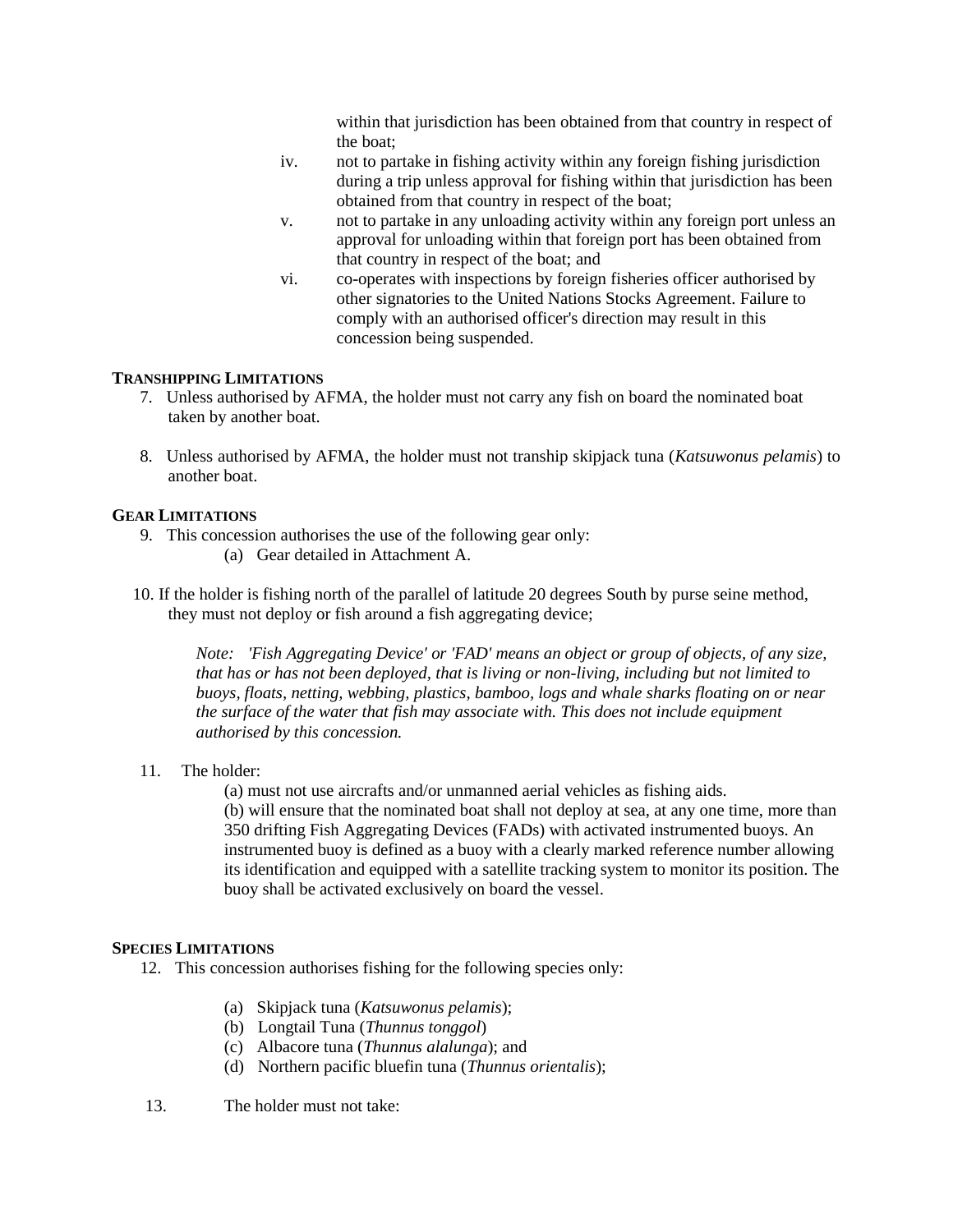- (a) Bigeye tuna (*Thunnus obesus*);
- (b) Broadbill swordfish (*Xiphias gladiusindo*);
- (c) Striped marlin (*Tetrapturus audax*); or
- (d) Yellowfin tuna (*Thunnus albacares*);

except in accordance with the *Western Tuna and Billfish Fishery Management Plan 2005*.

14. A maximum 35 tonne limit of Longtail tuna (Thunnus tonggol) per fishing year is in place across all Commonwealth fisheries. A 10 fish trip limit per operator will be imposed should the 35 tonne trigger limit be reached in any fishing year.

15. The holder must not take fish of the family bramidae (commonly known as pomfrets or rays bream) in Commonwealth waters adjacent to the State of Western Australia landward of the 200 metre isobath.

16. When fishing by the purse seine method, the holder must retain on board the nominated boat and land all Bigeye Tuna (Thunnus obesus), Skipjack Tuna (Katsuwonus pelamis) and Yellowfin Tuna (Thunnus albacares) except those fish considered by the holder to be unfit for human consumption.

17. If Bigeye Tuna (Thunnus obesus), Skipjack Tuna (Katsuwonus pelamis) or Yellowfin Tuna (Thunnus albacares) are caught by the purse seine method, the holder must not discard any fish after the point in the set when the purse seine net is fully pursed and more than one half of the net has been retrieved.

Note: if an equipment malfunction affects the process of pursing and retrieving the net in such a way that this condition cannot be complied with, the holder must make efforts to release the tuna as soon as practicable.

In these conditions "unfit for human consumption" means fish that are meshed or crushed in the purse seine net, fish that are damaged due to depredation, or fish that have died in the net where a gear failure has prevented the retrieval of the net and catch and prevented the release of the fish alive. "unfit for human consumption" does NOT include fish that are considered undesirable in terms of size, marketability or species composition, or fish which are spoiled or contaminated as a result of an act or omission of the holder or crew of the nominated boat.

18. If the holder determines there is insufficient well space to accommodate any Bigeye Tuna (Thunnus obesus), Skipjack Tuna (Katsuwonus pelamis) or Yellowfin Tuna (Thunnus albacares) caught during the final set of a trip, the tuna may be discarded only if:

- (a) The holder and crew attempt to release the tuna in a live and vigorous state as soon as possible; and
- (b) No further fishing is undertaken under the authority of this concession after any tuna are discarded.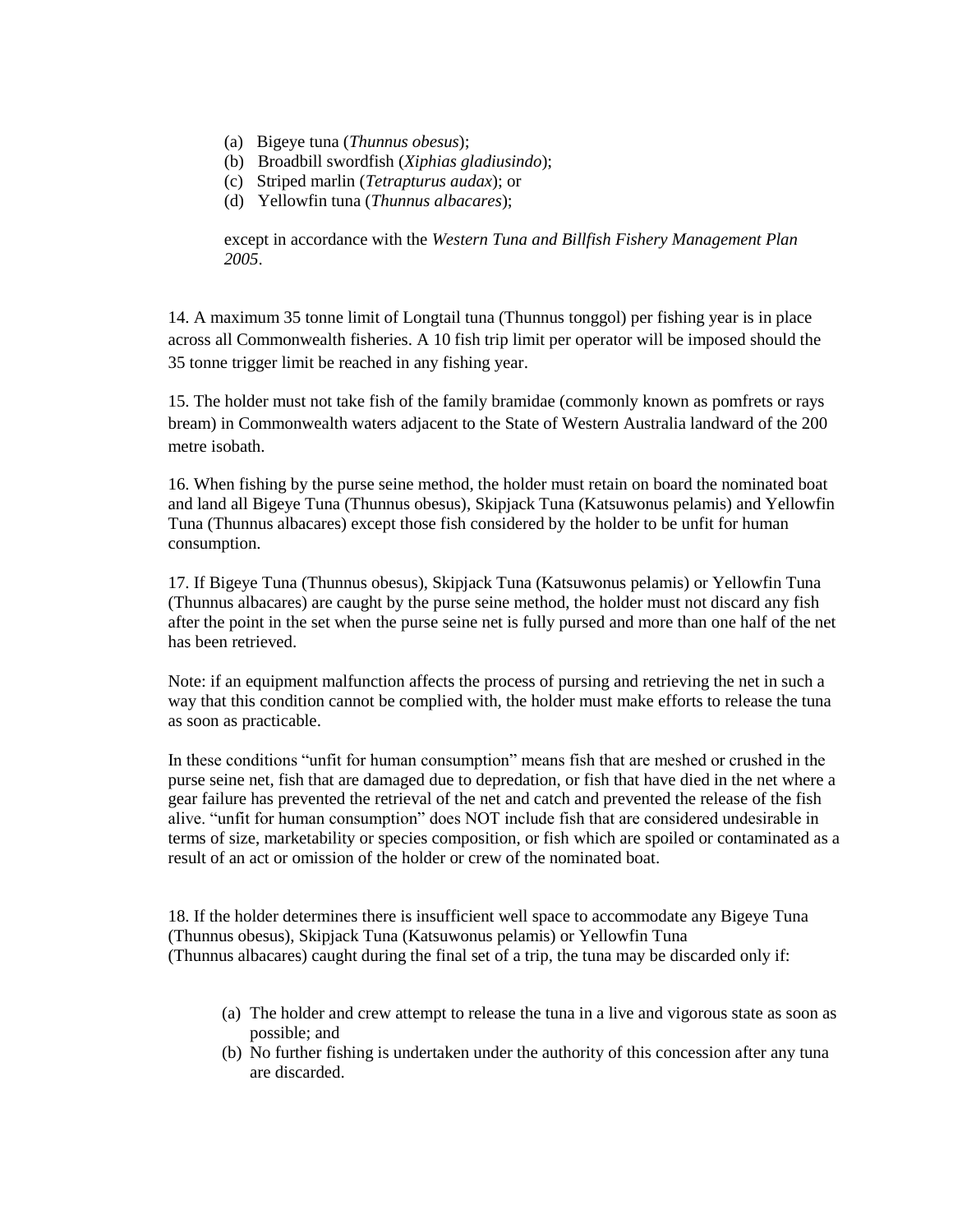19. Notwithstanding the conditions above (12-18) and below (23-24), a holder must **retain** on board and then land, to the extent practicable, the following non-targeted species or species group; other tunas, rainbow runner, dolphinfish, triggerfish, billfish (excluding blue and black marlin), wahoo, and barracuda, except fish considered unfit for human consumption as per (17) above, and/or species which are prohibited from retention through domestic legislation and international obligations.

- 20. This concession does not allow fishing for Southern Bluefin Tuna (*Thunnus maccoyii*). Any take of Southern Bluefin Tuna is to be in accordance with the *Southern Bluefin Tuna Management Plan 1995*.
- 21. If the holder takes a Northern Pacific Bluefin Tuna or Southern Bluefin Tuna then they must:
	- (a) Report to AFMA at email northernbluefin@afma.gov.au (or to fax 02 6225 5439 if email is not possible) at least one hour prior to the boat mooring or anchoring at port the following information:
		- i. NBT/SBT report;
		- ii. the name of the boat;
		- iii. distinguishing symbol of the boat;
		- iv. port of landing;
		- v. date and time of landing;
		- vi. number and weight of Northern Pacific Bluefin Tuna on board;
		- vii. number and weight of Southern Bluefin Tuna on board;
	- (b) Determine whether the fish is a Northern Bluefin or Southern Bluefin:
		- i. if the Bluefin Tuna was taken north of 28 degrees south or was greater than 220cm fork length, it may be deemed to be a Northern Bluefin Tuna; or
		- ii. if the Bluefin Tuna was taken south of 28 degrees south, between 1 January and 1 May and was greater than 200cm, it may be deemed to be a Northern Bluefin Tuna; or
		- iii. If the Bluefin can not be deemed a Northern Bluefin in part  $c(i)$  or  $c(ii)$  the holder must;
			- a) deem the Bluefin tuna to be a Southern Bluefin Tuna; or
			- b) supply a sample of the fish to an AFMA approved testing agency. The sample must comprise of an intact tail section of the fish (small part of the keel and caudal finlets). The kept part should contain a small section of muscle and caudal fins may be trimmed for transport purposes; or
			- c) Export the fish to the Tokyo Metropolitan Central Wholesale Market (Tsukiji market), documented as a Southern Bluefin Tuna (SBT) on the CDRs; and then provide the documentation from the Tsukiji market showing that the fish in question was sold as a Pacific Bluefin Tuna (AFMA will then deem the fish as Pacific Bluefin Tuna and reverse the CDR and SBT quota decrementation).

Should the landed tuna be deemed a Southern Bluefin Tuna (either by the holder or through identification) the holder must comply with all requirements of the *Southern Bluefin Tuna Management Plan 1995.* 

22. Fishing for bait is subject to the following limitations: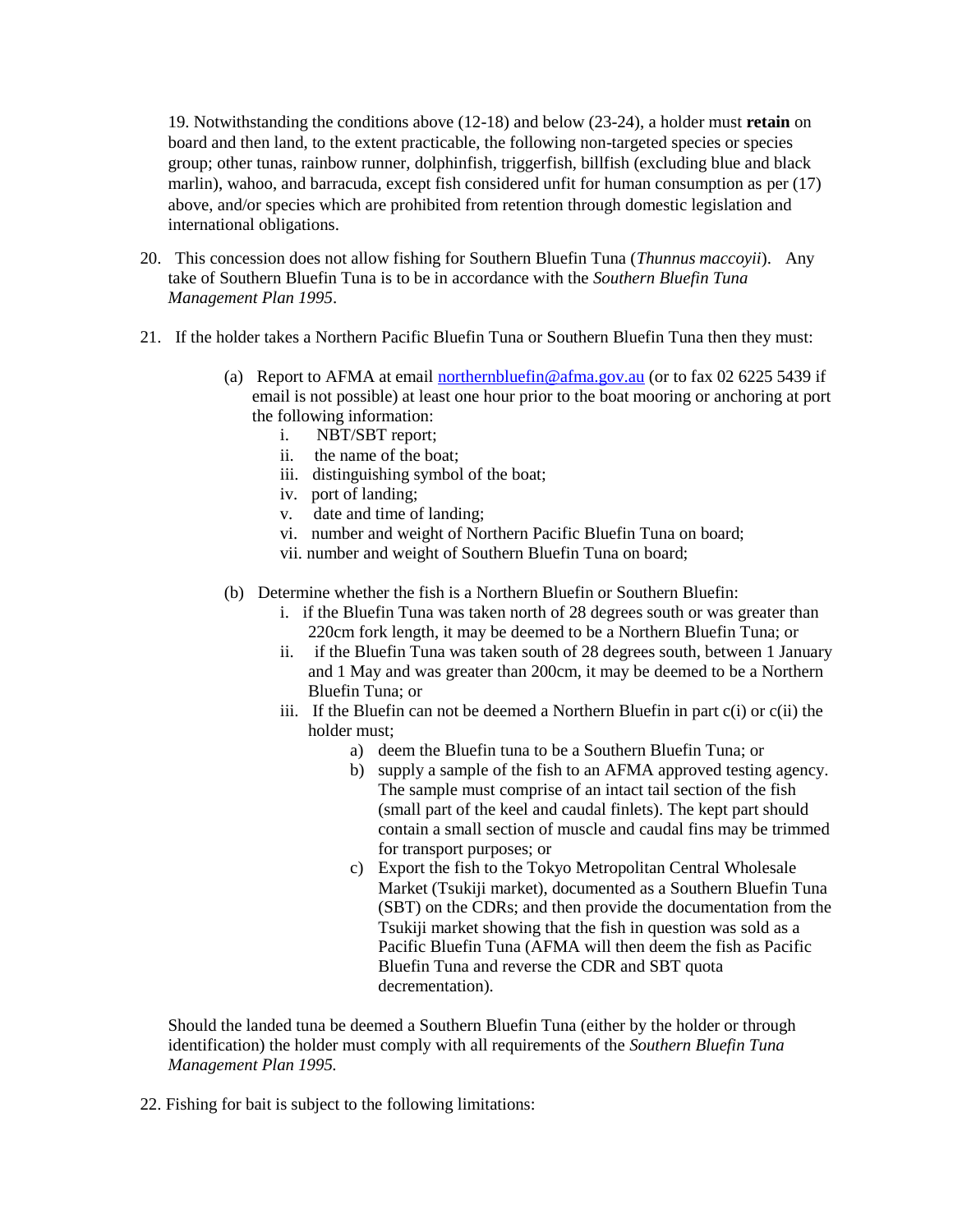(a) QUEENSLAND, WESTERN AUSTRALIA AND NORTHERN TERRITORY If this concession allows access to waters adjacent to the States of Queensland and Western Australia, and the Northern Territory, the holder may fish for bait.

#### (b) SOUTH AUSTRALIA

If this concession allows access to waters adjacent to the State of South Australia the holder may use a lampara net, lift net and/or small scale purse seine to fish for:

- i. Unlimited amounts of Emmelichthyes, Trachurus, Sardinops, Clupea, Engaulis and Scomber australasicus for use as live bait; and
- ii. Up to three tonnes per trip in total comprising one or more of Emmelichthyes, Trachurus, Sardinops, Clupea, Engaulis and Scomber australasicus for use as dead bait.

Any bait taken must only be used by the holder for fishing under this concession.

## **BY CATCH LIMITATIONS**

23. (a) WESTERN AUSTRALIA

The holder must not take more than the following amounts of fish per trip while operating in Commonwealth waters off Western Australia:

- i. 2 fish in total consisting of either yellowtail kingfish (*Seriola ialandi*); or Amberjack (*Seriola dumerili*);
- ii. 10 fish in total consisting of Spanish mackerel (*Scomberomorus commerson*), Australian spotted mackerel (*Scomberomorus munroi*), Mackerel tuna (*Euthynnus affinis*), Frigate mackerel (*Auxis thazard*), Shark mackerel (*Grammatorcynus bicarinatus*), Rake Gilled mackerel (*Rastrelliger kanagurta*), Australian bonito (*Sarda australis*), Oriental bonito (*Sarda orientalis*), Leaping bonito (*Cybiosarda elegans*), Rainbow runner (*Elagatis bipinnulata*), Dog Toothed tuna (*Gymnosarda unicolor*), Emperors, Tropical snappers (*family Lutjanidae*), Emperors (*family Lethrinidae*), Cods, Groupers (*family Serranidae*), Wrasses, Tuskfishes (*family Labridae*), Trevallies (*family Carangidae* except for *Genus Seriola*), Dolphinfish (*Coryphaena hippurus*), Snapper (*Pagrus auratus*), Blue Eye trevalla (*Hyperoglyphe antarctica*), Hapuku (*Polyprion oxygeneios*) and Bar cod (*Polyprion moeone*);
- iii. 20 fish in total consisting of Butterfly mackerel (*Gasterochisma melampus*), Slender tuna (*Allothunnus fallai*) and Wahoo (*Acanthocybium solandri*).

## (b) ALL WATERS

The holder must not take more than the following amounts of fish per trip while operating in Commonwealth waters:

i. 20 sharks, excluding School shark, Gummy shark, Elephant fish of the Families *Callorhinchidae, Chimaeridae* and *Rhinochimaeridae* and Sawshark;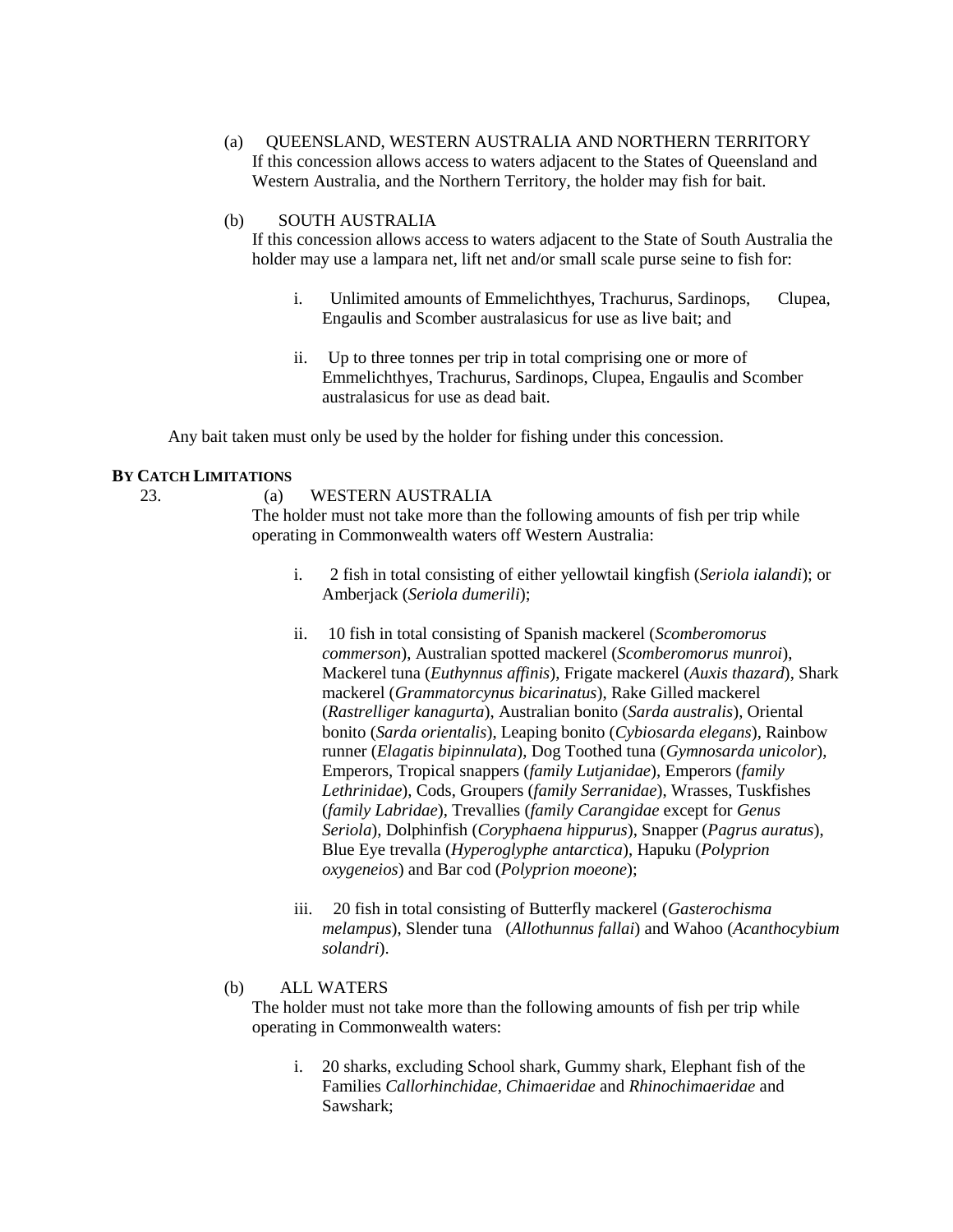ii. If the boat nominated to this concession is not nominated to a Southern and Eastern Scalefish and Shark Fishery Boat SFR, the holder may take 5 carcasses in total of Gillnet, Hook and Trap Fishery quota species comprising School shark (*Galeorhinus galeus*), Gummy shark (*Mustelus antarcticus*), Elephant fish of the Families *Callorhinchidae, Chimaeridae* and *Rhinochimaeridae*, and Sawshark (*Pristiophorus cirratus* and *Pristiophorus nudipinnis*).

The holder must not take any of the following species:

Blue grenadier (*Macruronus novaezelandiae*), Blue warehou (*Seriolella brama*), Flathead (*Platycephalus* sp., *eoplatycephalus* sp.), Gemfish (*Rexea solandri*), Jackass morwong (*Nemadactylus macropterus*), John dory (*Zeus faber*), Ling (*Genypterus blacodes*), Mirror dory (*Zenopsis nebulosus*), Ocean perch (*Helicolenus* sp.), Orange roughy (*Hoplostethus atlanticus*), Redfish (*Centroberyx affinis*), Royal red prawn (*Haliporoides sibogae*), School whiting (*Sillago findersi*), Silver trevally (*Pseudocaranx dentex*), Spotted warehou (*Seriolella punctata*), Blue marlin (*Makaira mazara*), Black marlin (*Makaira indica*) and Black cod (*Epinephelus daemelii*).

The holder must also ensure they do not retain on board, trans-ship or land any Striped Marlin or Indo Pacific Sailfish smaller than 60 cm Lower-Jaw Fork Length (LJFL).

#### **TAKING/CARRYING OF SHARK OBLIGATIONS**

- 24. Retained and/or landed School Shark (*Galeorhinus galeus*) and Gummy Shark (*Mustelus antarcticus*) must exceed 450 millimetres when measured in a straight line from the middle of the posterior edge of the aftermost gill-slit to the ventral insertion of the caudal fin.
- 25. The holder must not land or retain any Thresher sharks (family *Alopiidae*) taken within the Convention Area as detailed in 1. (b) of the area of waters. Any Thresher sharks taken must be returned to the water in a live and vigorous state where practicable.
- 26. The holder must report any interaction with Thresher sharks in the relevant logbook.
- 27. The holder must not carry or possess any shark (*Class Chondricthyes*) dorsal, pectoral, caudal, pelvic or anal fins on board the boat nominated to this concession that are not attached to the shark's carcass.

## **OTHER OBLIGATIONS**

- 28. The holder must comply with the measures that would otherwise apply to foreign fishing boats as prescribed in Schedule 2 (prescribed measures Indian Ocean Tuna Commission) of the *Fisheries Management (International Agreements) Regulations 2009*. Any contravention of a measure contained within the *Fisheries Management (International Agreements) Regulations 2009* will be a contravention of this condition.
- 29. If a boat is nominated to this concession, at all times when the boat is being used under this concession, the holder must have provided to AFMA a current emergency contact facility for the nominated boat.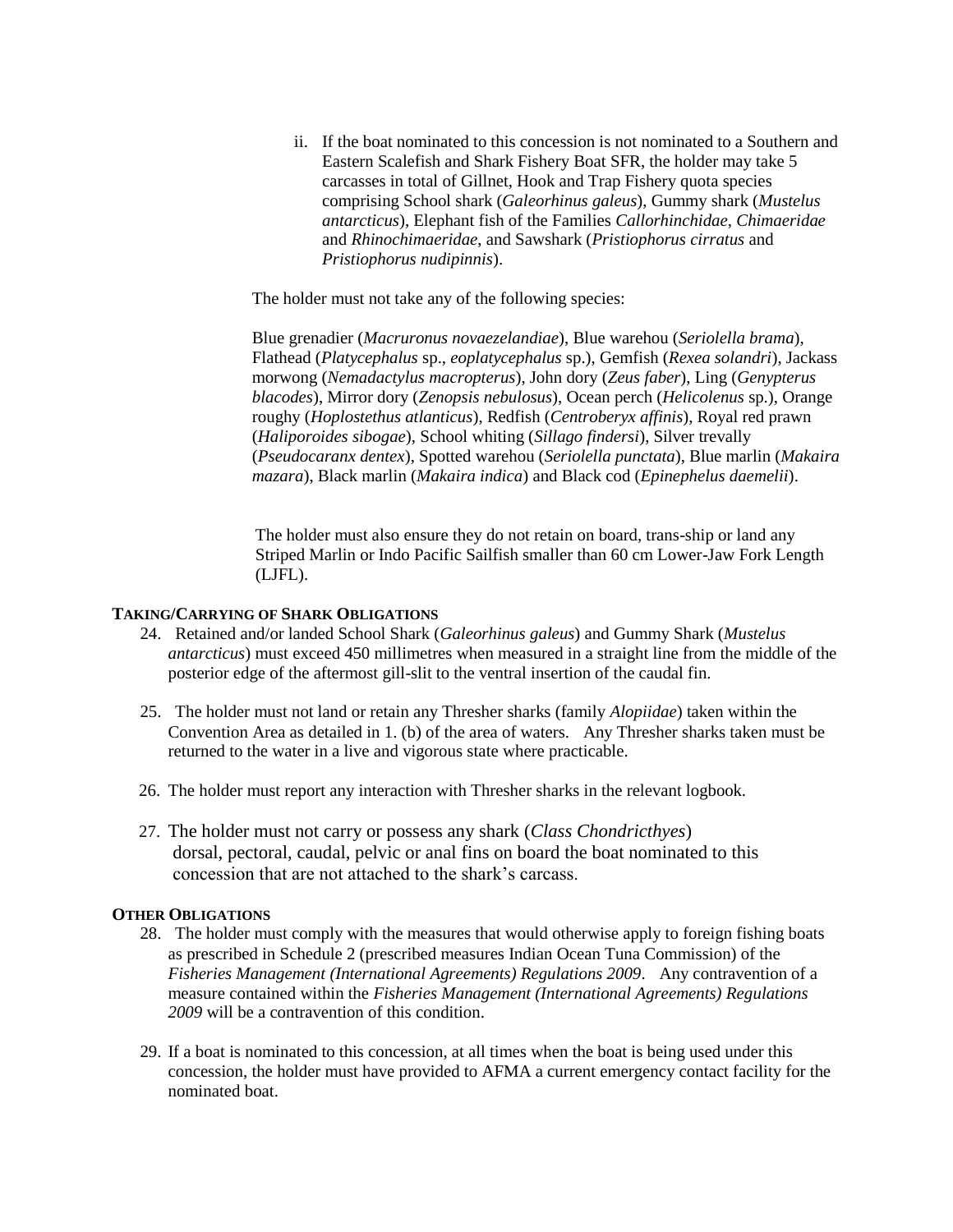- 30. An emergency contact facility must enable AFMA to contact the boat immediately and directly at any time when the boat is at sea, including in the event of an emergency.
- 31. AFMA must be notified immediately of any change in contact details, by fax sent to (02) 6225 5426 or by email to licensing@afma.gov.au<mailto:licensing@afma.gov.au>; and the boat must not depart on a fishing trip unless AFMA has been so notified of the change in contact details.

*Note: The emergency contact facility may take the form of a satellite phone number, or skipper or crew member's mobile phone number - any number that may be used by AFMA to contact the boat while it is at sea at any time, including in the event of an emergency.* 

#### **AGENT OBLIGATIONS**

 32. The holder accepts concurrent liability for all conduct by its servants or agents infringing the *Fisheries Management Act 1991* (or the Regulations, Management Plans or concession conditions made by virtue of that Act) who may be engaged by the holder to conduct on the holder's behalf activity under this concession.

Liability for the conduct of the holder's servants or agents arises, even if the conduct may be, or actually is, beyond the scope of the servant or agent's actual or apparent authority where it is a breach that occurs during the conduct of activity authorised by this concession.

The holder may avoid concurrent liability for conduct whilst conducting activity under this concession if, but only if, the holder can establish that the infringing conduct could not possibly have been prevented by any action or precaution that the holder might have reasonably taken.

The giving of an indemnity by the servant or agent to the holder for any penalties incurred by the holder, for infringing conduct by the servant or agent is not, of itself, a reasonable precaution to prevent infringing conduct.

*The giving of an indemnity by the holder to the servant or agent would be prohibited and unenforceable on public policy grounds as encouraging the offending conduct.*

#### **TEMPORARY ORDERS OBLIGATIONS**

 33. The holder must comply with any Temporary Order made under sub section 43(2) of the *Fisheries Management Act 1991* and to the extent that any provision herein is inconsistent with such Temporary Order sub section 43(9) provides that the provision herein is overridden by the Temporary Order until the Temporary Order ceases to have effect.

## **NAVIGATING IN CLOSED ZONES**

34. AFMA may suspend this concession in accordance with this condition, pursuant to section 38(1)(c) of the *Fisheries Management Act 1991,* if it reasonably appears by VMS transmission from the nominated boat, that there is a failure by that boat while in a closed zone for the purposes of regulation 37B of the *Fisheries Management Regulations 1992*, to meet the exempting provisions of sub regulations 37C(2), or (3) or sub regulation 37D(2) or (3)*.* Such suspension will then continue until the concession holder provides a full written explanation, to the satisfaction of the delegate responsible for issuing that suspension, of the lawful reason for the boat being in that closed zone at that time, or until the expiration of the suspension under sub section 38(2); whichever is the earlier.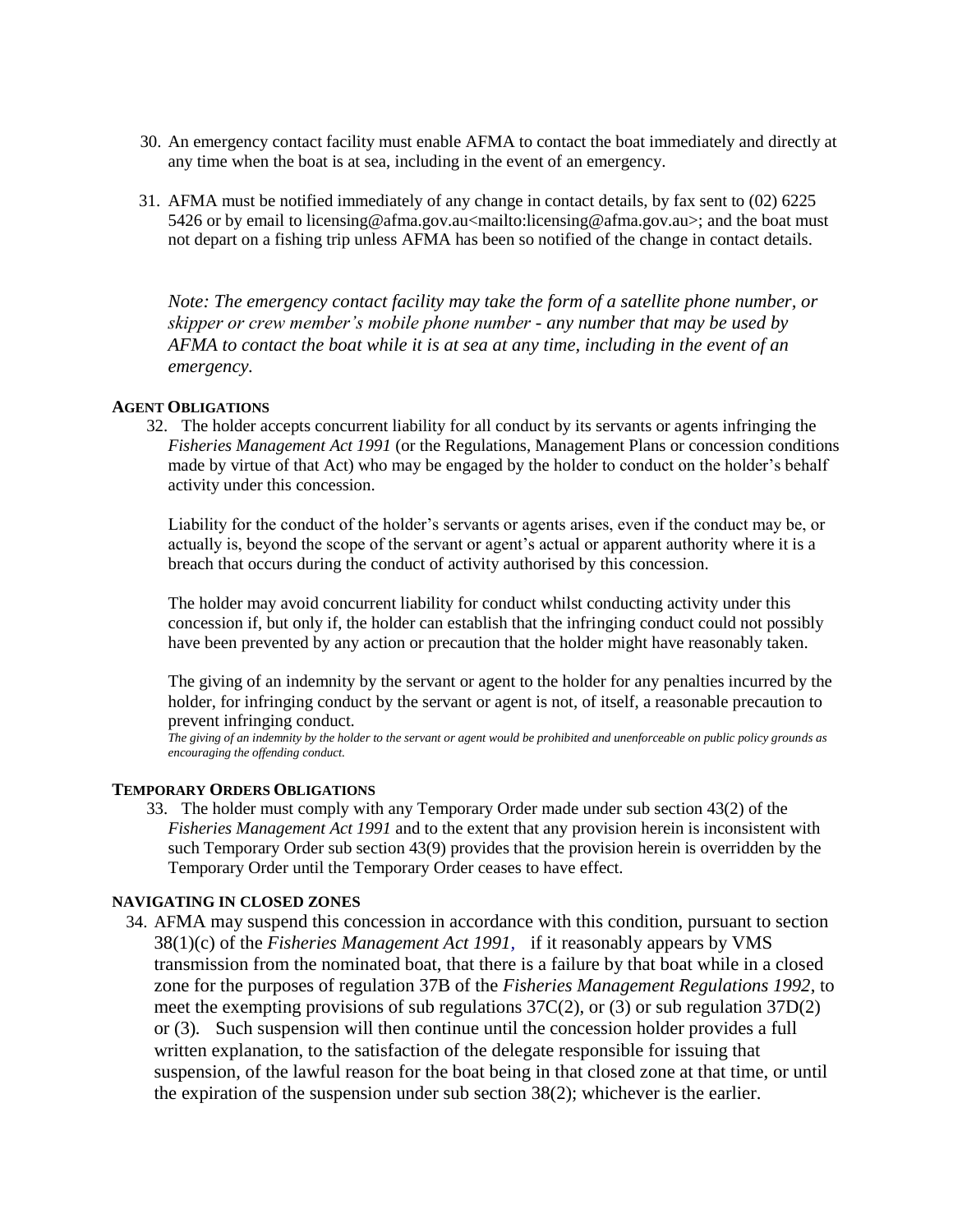#### **OBSERVER/MONITORING OBLIGATIONS**

- 35. When directed by AFMA the holder must:
	- a) give the AFMA Observer Section at least 72 hours notice of an intention to depart on a fishing trip, by telephone (02 6225 5506, or 0427 016 859) or by email: observers@afma.gov.au <mailto:observers@afma.gov.au>; and
	- b) ensure that the boat does not leave port until:
		- i. AFMA has notified the holder, or a person acting on behalf of the holder, whether it directs that an observer is to be carried on the boat; and

ii. if the boat is equipped with electronic monitoring equipment, an electronic monitoring function test has been completed, AFMA has been notified of the result of the test, and AFMA has notified the holder, or a person acting on behalf of the holder, that it is satisfied that the equipment is working correctly.

*Note 1: These conditions are in addition to the conditions concerning the taking of observers that are prescribed in the Fisheries Management Regulations 1992 (the Regulations). Those conditions are in Schedule 1, Division 3, regulations 9E to 9G* 

*Note 2: AFMA may direct under the Regulations that an observer be carried, even if electronic monitoring equipment is installed and is to be operated.* 

## **INTERACTIONS WITH WILDLIFE OBLIGATIONS**

- 36. When fishing by the purse seine method in the Convention Area as detailed in 1 (b) of the area of waters and a Whale Shark (*Rhincodon typus*) or cetacean is sighted by the holder prior to the setting of a purse seine net, the holder must not intentionally set a purse seine net around the Whale Shark or cetacean.
- 37. When fishing by the purse seine method in the Convention Area as detailed in 1 (b) of the area of waters and a Whale Shark (*Rhincodon typus*) or cetacean is unintentionally encircled in a purse seine net, the holder must:
	- (a) Take all reasonable steps to ensure the safe release of the Whale Shark and/or cetacean(s); and
	- (b) Report the interaction to AFMA via the Wildlife and Other Protected Species Form attached to the Purse Seine Daily Fishing Logbook. The holder must ensure the following additional information is included in the comments section of the form:
		- a. A short description of the interaction including details of how and why the interaction occurred; and
		- b. The steps taken to ensure the safe release of the Whale Shark and/or cetacean(s).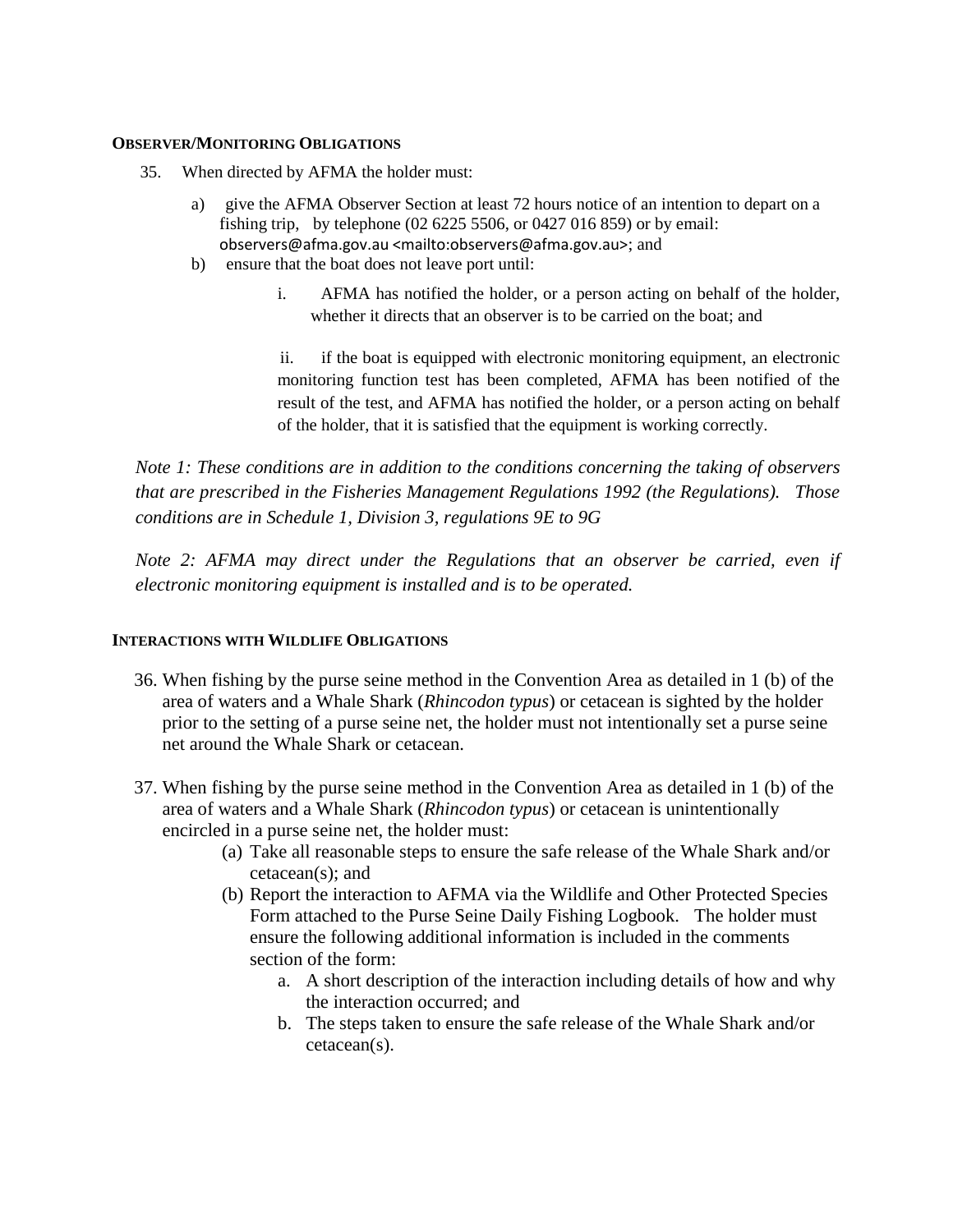## **MANDATORY AFMA SUPPLIED VMS**

38. Direction to Fit

- 1. When directed by AFMA in writing, the concession holder (or a person acting on the holder's behalf) must;
	- a. make available, within 14 days of the date of the written direction, the boat nominated to this concession for the purposes of installation of an AFMA Vessel Monitoring System unit (AFMA VMS unit) by an AFMA approved technician, and
	- b. Provide all reasonable assistance to the AFMA approved technician including (but not limited to);
		- i. the provision of an un-interrupted connection to the boat's main power source, and
		- ii. an appropriate position for the mounting of the AFMA VMS unit.
- 2. When directed by AFMA in writing, the concession holder (or a person acting on the holder's behalf) must;
	- a. make available, within 14 days of the date of the direction, the boat nominated to this concession for the purposes of removal of the AFMA VMS unit by an AFMA approved technician, and
	- b. Provide all reasonable assistance to the AFMA approved technician.

## Concession holder must not interfere with AFMA VMS Unit

3. The concession holder (or a person acting on the holder's behalf) must not interfere, or attempt to interfere, with the operation of the AFMA VMS Unit.

## **Definitions:**

*AFMA VMS Unit Means a Vessel Monitoring System (VMS) unit wholly owned by AFMA, marked with AFMA identifications and supplied by AFMA and fitted by an AFMA approved technician.*

*Interfere For the purposes of these conditions 'interfere' includes, but is not limited to;*

- *Physical obstruction or removal of the AFMA VMS unit, or*
- *Deliberately disconnecting or otherwise interfering with the power supply to the AFMA VMS unit, or*
- *Deliberate physical interference with the casing or any external or internal components of the AFMA VMS unit.*

**Notes**

| Must Make boat available                                                                                | - Where the boat is not made available in accordance condition $381(a)$   |
|---------------------------------------------------------------------------------------------------------|---------------------------------------------------------------------------|
|                                                                                                         | or 38 $2(a)$ , AFMA may suspend this concession pursuant to section       |
|                                                                                                         | $38(1)(c)$ of the Fisheries Management Act 1991.                          |
| Must maintain VMS Unit                                                                                  | - Regardless of AFMA's decision to fit an AFMA VMS unit, the holder       |
|                                                                                                         | must continue to maintain a VMS unit in accordance with regulation 9D     |
|                                                                                                         | of the Fisheries Management Regulations 1992.                             |
| <b>Remains the property of AFMA</b> - At all times the AFMA VMS unit remains the sole property of AFMA. |                                                                           |
|                                                                                                         | The holder is liable for any costs incurred as a result of loss or damage |
|                                                                                                         | to the unit.                                                              |

# 39. *HANDLING AND TREATMENT OF BYCATCH*